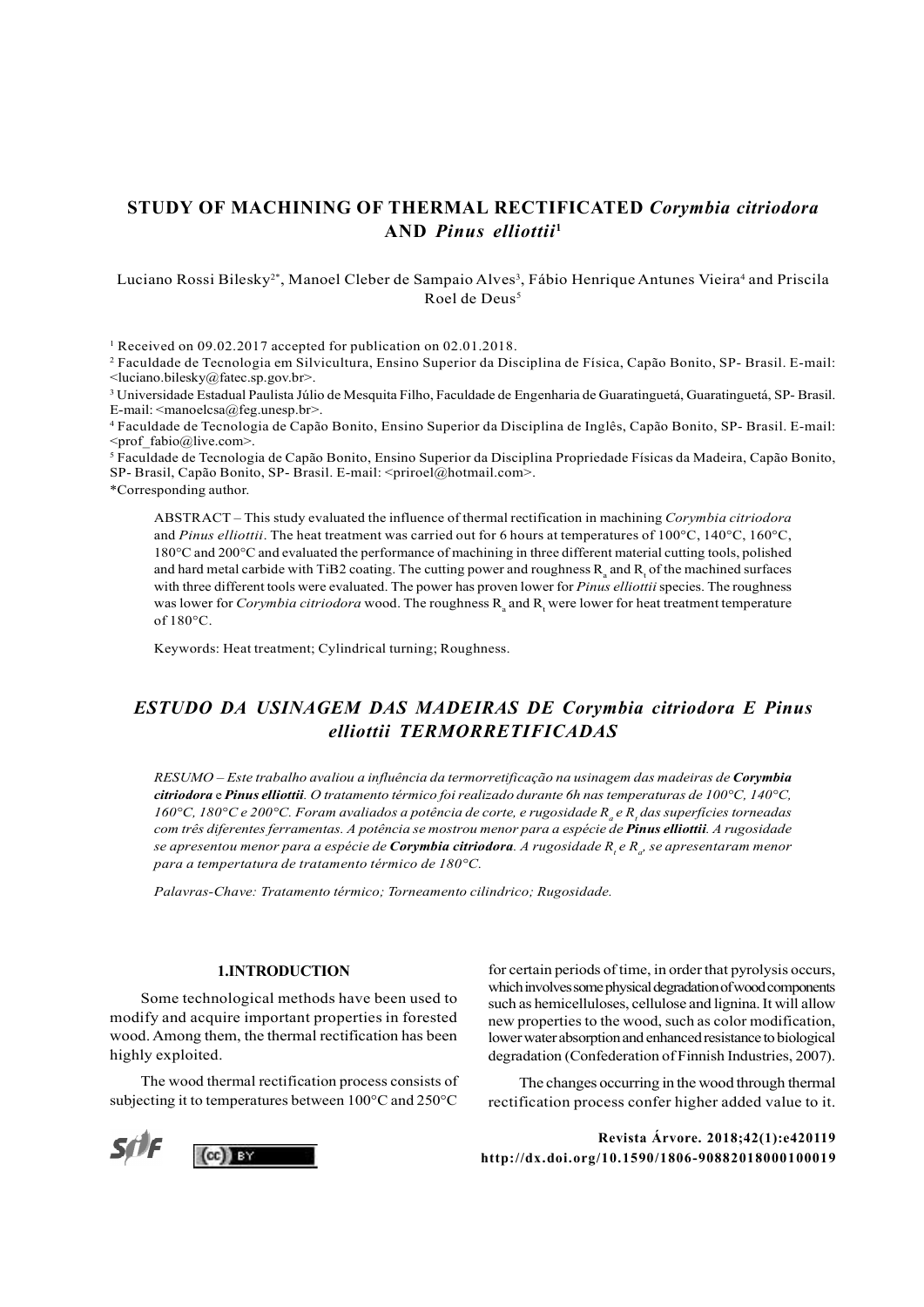This happen, for instance, with the color changing, in which the wood of reforestation happens to have a similar color to native wood.

Also, those changes in the thermal rectificated wood allow new applications to this material in construction and furniture industry. In the literature is possible to find a number of researches in which the object of study is the physical, chemical and mechanical properties of termal rectificated wood (Brito, 2006). However, there is little information on their behavior to machining processes.

The machining operation involves removing material from a workpiece with the assistance of a tool, in order to give it form. It is a very important and widely used process for wood, because the machining is required to transform raw wood into construction boards, floors, doors, frames, etc (Gonçalves, 2000). In the furniture industry, it is necessary to produce battens, boards, roundwood, among others that are used for the manufacture and assembly of furniture.

Although machining is an ancient operation, much remains to be developed for wood. Several parameters need to be changed to get satisfactory results on wood machining, due to the variability and heterogeneity of the material among the different species.

Thermal rectification is a process in which wood is subjected to temperatures between 100°C and 250°C, inferior to those that can cause degradation of its structural components. Its purpose is to present some different features to their original wood for specific applications, which can be structural, acoustic, and composite, for the preservation of wood and packaging (Brito, 2006).

Studies of thermal rectification wood started in the 1930s. Still it can be considered as a new product, because only in the late 1990s that the manufacturing process has been developed and enhanced to industrial scale (Confederation of Finnish Industries, 2007).

Furthermore, the thermal rectification process causes chemical changes in the wood, which now have higher lignin content, and less cellulose/hemicellulose content due to degradation of polymers in the process (Poubel et al., 2013).

Kocaefe et al. (2010) performed thermogravimetric analysis (mass variation analysis with controlled atmosphere and temperature) in Jack Pine wood in

Revista Árvore. 2018;42(1):e420119

180°C, and it allowed to observe that the hemicelluloses are prone to degradation during the heat treatment, while the cellulose and lignin are hardly degraded. The degradation of the hemicelluloses causes the release of organic acids which influence the reduction in hydroxyl (OH) groups and the lignin cleavage. The decrease in hydroxyl groups results in reduced absorption of water by the wood (Moura et al., 2012b).

The extractive content of thermal rectificatedwood is increased when the temperature varies from 120°C to 180°C, and is decreased when the treatment temperature is 230°C (Poubel et al., 2013).

Due to chemical alterations of the wood structural composition, the physical properties of thermal retificated wood vary according to the treatment temperature and the used species, as the reduction of its hygroscopicity (Modes et al., 2013), swelling and density, wheneverthe heat treatment temperature is increased (Borrega and Kärenlampi, 2008).

Several studies have pointed out that the thermortification process in wood results in the reduction of important mechanical properties of the material, such as flexural strength, shear and compression. The intensity varies according to the wood species and the temperature of the treatment (Moura et al., 2012a).

Studies have examined the heating impact on the roughness of wood surfaces. It has been reported that the movement and later new arrangement of the crystalline segment of celluloses within wood through heating process, produced roughness decrease (Kilic et al., 2006; Salca and Hiziroglu, 2014). These distinctions in surface may be connected with the decline in wood equilibrium moisture content, posterior to the heat treatment, which extensively transform the wood properties for machining (Palermo et al., 2014).

The machining operation is defined as both a complex and simple process, in which pieces are produced by removing excess material in the form of chips. This is one of its manufacturing methods most commonly used (Kilic et al., 2006).

Machining is defined as a complex and simple process at the same time, in which pieces are produced by removing the excess material in form of chips, and it is one of the most used manufacturing methods (Ferraresi, 1977).

Operating factors during machining correspond to those that can be controlled during operation, as they constitute technological factors related to the characteristics of the used equipment, operations and tools.

2

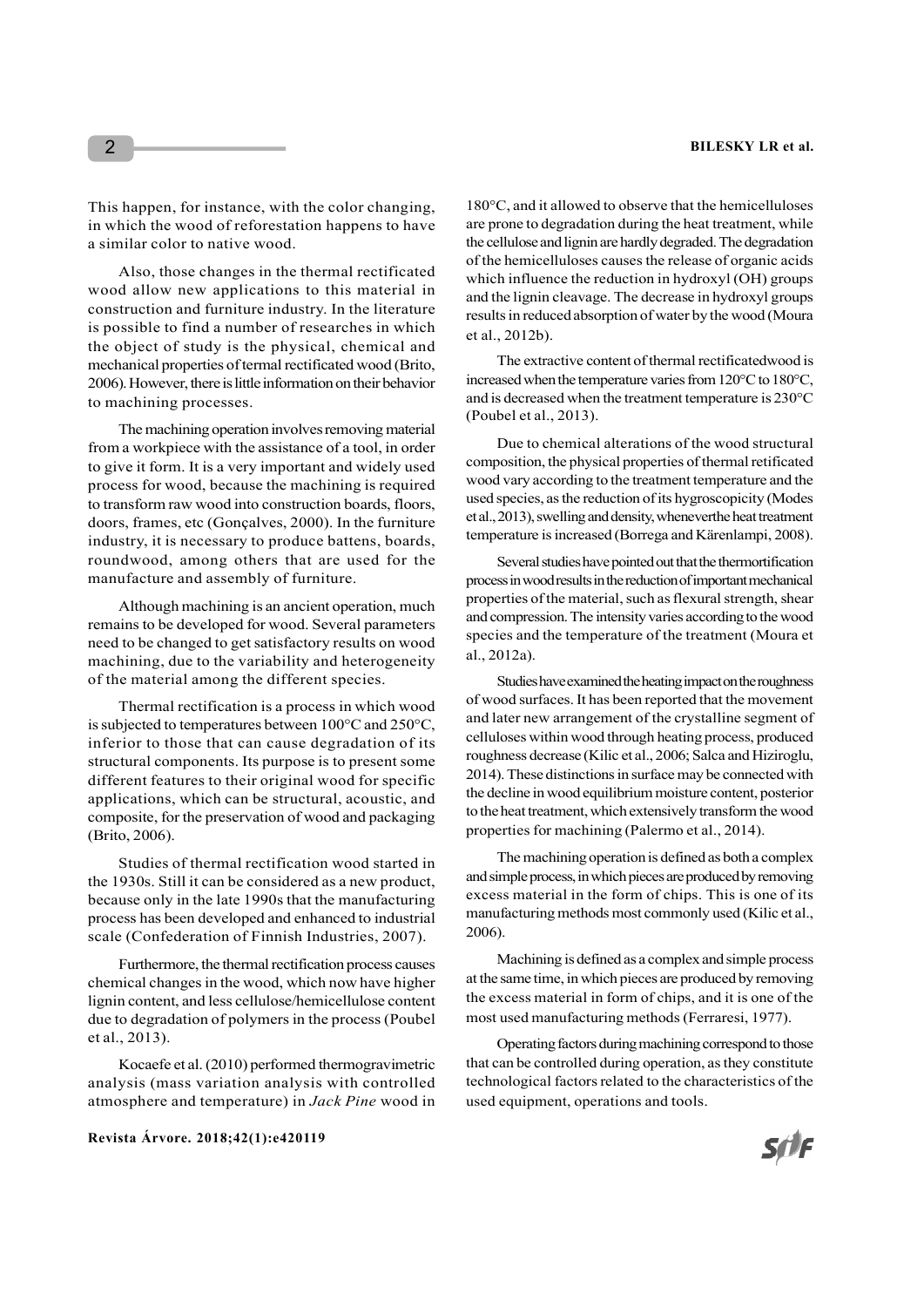## Study of machining of thermal...

The tool used in machining is a major factor influencing the operation due to its material constitution and construction geometry.

Selecting a cutting tool should take into account the factors of the material to be machined, type of operation, conditions and model of the machine, shape and dimensions of the tool, the tool material cost, use of lubricating or cooling system and other machining conditions (Gonçalves, 2000).

The main properties desired in a cutting tool material are high hardness, toughness, wear resistance, compressive strength, shear strength, mechanical properties maintained within high working temperatures, thermal shock resistance, impact and oxidation resistance (chemically inert) (Machado et al., 2011). For wood, the main properties to be observed in the tools are abrasion resistance, toughness, stiffness and oxidation. The tool wear occurs due to the abrasive property of the wood and may result in loss of productivity and quality of machined parts (Gonçalves, 2000).

Carbide tools are applied in about 50% of machining operations due to its cost, hardness, wear resistance and toughness, and they can be applied at high cutting speeds (Gonçalves, 2000). The coating of carbide tools is very important as it can guarantee superior performance in machining, as well as providing affordable cost to these materials (Machado et al., 2011).

Wood was one of the first materials to be machined due to its availability in the environment. Although it is a widely used material, it is still much to be studied in this area because of its variability. For each process, there are several parameters that affect the machining ingranting quality to the piece (Machado et al., 2011).

Pinus and *Eucalyptus* wood are the species that make up the bulk of Brazil reforestation, but for the most part, the mechanical processing of these woods is currently carried out empirically, affecting their rational use and limiting the development and competitiveness. It emphasizes the need to apply more efforts in machining research of these species.

Some factors are fundamental in the final quality of machining wood. Anatomical factors, harvesting, preparation for machining, and those corresponding to quality of wood from planting to its arrival at the industry patio are factors that often can not be controlled. They depend on the biological characteristics of the material and others factors related to the pre-machining processes.

Density is a leading indicator of wood quality. The higher the density, the greater the required cutting force, which may be five times higher in denser woods, as it is directly related to wood strength (Gonçalves, 2000). The different directions of the wood grain make it difficult to predict the power and cutting force to be used, as the different positions represent different power and applied force (Costes et al., 2004).

The strength of wood increases with decreasing moisture, because the space between the fibrils is reduced, approaching the cell walls and increasing the rigidity exponentially and consequently the force and cutting power, as well as the tool wear (Koch, 1964).

It is desirable that after the machining process, the wood surface presents the lowest roughness as possible, since in most applications this low parameter is recommended.

The final roughness of a workpiece depends on its application. Many other post processes can be used in order to obtain the desired roughness. Among them, sandingis are widely used for this purpose. The reduction of the roughness of thermally treated wood surfaces by the increase of time and temperature, occurs because of deterioration of fibers with the heat (Korkut, 2010).

During the machining of beech wood (Fagus orientalis) and aspen (Populus tremula) the difference of the surface roughness in different wood cutting directions, the highest roughness is found in the radial direction due to diffusivity of wood for both cases, in different machining conditions; and the lowest roughness in the tangential direction (Kilic et al., 2006). There is an increase in surface roughness for thermal rectificated wood due to the heat treatment in the sanding operation for Eucalyptus with 80 to 100 particle size (Palermo, 2010).

This study aimed to evaluate the behavior of thermal rectificated wood of Pinus elliottii and Corymbia citriodora (former Eucalyptus citriodora) from Brazilian reforestation, subjected to the machining through the turning process.

#### 2.MATERIALS AND METHODS

We used Pinus elliottii and Corymbia citriodora wood, commercially purchased in Itapeva, São Paulo state, in a 33mm x 33mm x 800mm board dimensions.

# **SfIF**

#### Revista Árvore. 2018;42(1):e420119

3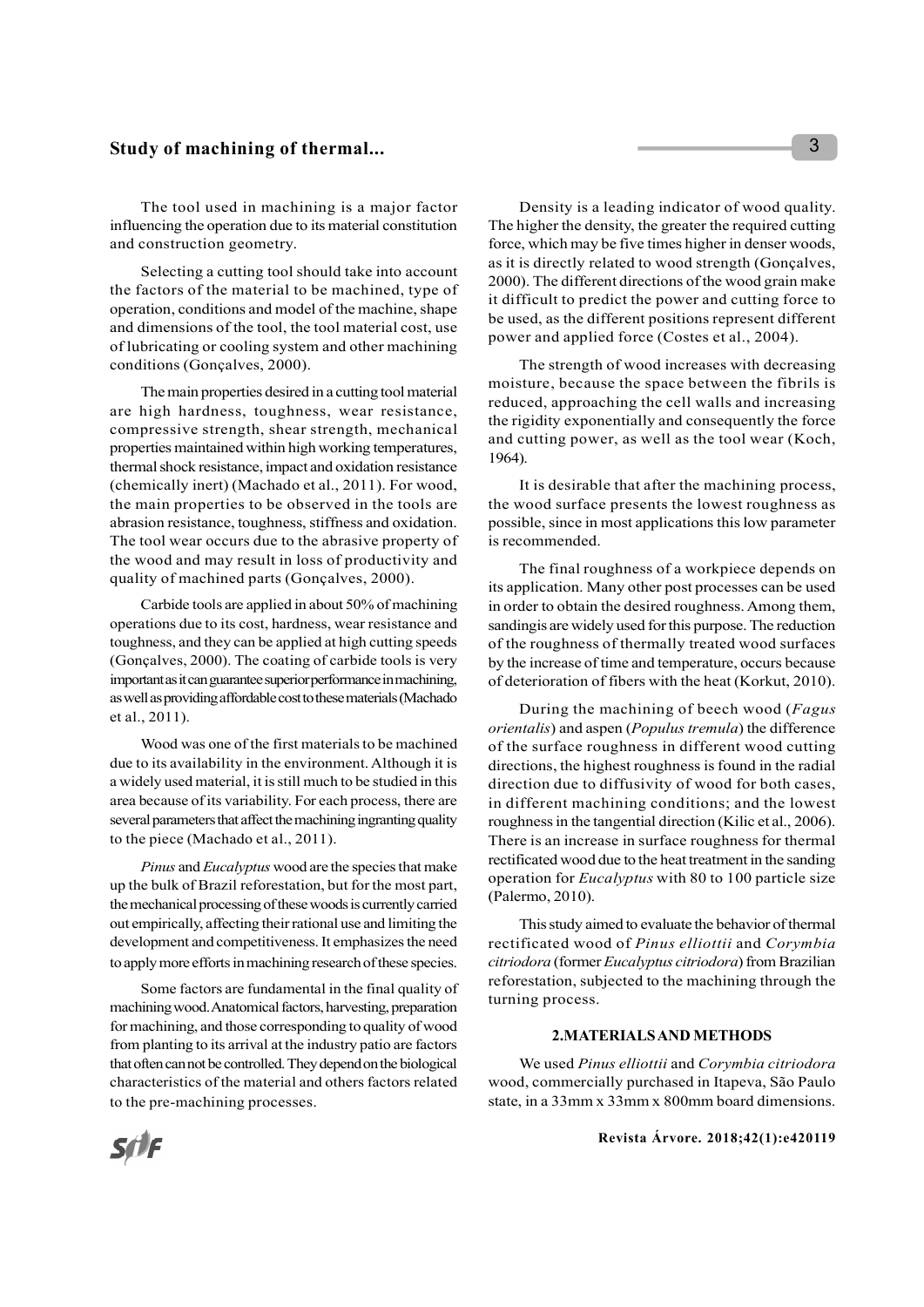These boards were unfolded in samples of cylindrical shape, with a length of 100 mm and a diameter of 31.5 mm. The length of the samples coincides with the longitudinal direction of the wood fibers.

The tests were performed in the Machining Laboratory of the Department of Materials and Technology in the Engineering Faculty of Guaratinguetá.

The samples were selected from visual classification for thermal rectification and the choice was done for those that did not have any sawing or anatomical defect.

The thermortification was performed in a Quimis vacuum oven - QS19V12 model. The samples of Pinus elliottii and Corymbia citriodora were carefully arranged inside the oven, so that there was no contact between each other. The oven was heated at a rate of 4°C/min until reaching the desired temperature, which remained for a period of five hours for each temperature range. There was no control of the atmosphere conditions.

The heat treatment temperatures used were 100°C, 140°C, 160°C, 180°C and 200°C. After the treatment time, the equipment was turned off, allowing the material to cool down for a period of 24 hours within the oven.

For the machining tests, a CNC (Computer Numeric Control) by Emco whose characteristics promotes two coordinate axes (X, Z) work, with power of 440 watts. The variation of rotation is comprised between 50 and 3200 RPM.

For the machining of thermortification wood, 54 mm of material with a depth of 3 mm was initially taken along the sample, in order to guarantee its uniformity, so that all the tests have the same initial conditions, as Figure 1A.

The test was performed on the sample in three different regions, as shown in Figure 1D. The machining sequence first occurs in region  $1(R<sub>1</sub>)$  at  $18$  mm in length (Figure 1B). Then the head returns to the its starting point and moves to region 2  $(R_2)$  for a new machining (Figure 1C), and consequently the same occurs in region 3  $(R_3)$ . ).

The cutting speed in each region was 175m/min (1800RPM) and the feedrate was 100 mm/min.

Three tools of different characteristics were used to evaluate the performance for machining of thermal rectificated wood, as carbide tools, polished carbide

#### Revista Árvore. 2018;42(1):e420119





- Figure 1 Machining regions of the sample. A Region in cylindrical uniformity. B - Machining of region 1 (R1) of the sample. C - Machining of region 2 (R2) of the sample. D - Regions of the sample.
- Figura  $1$  Regiões de usinagem do corpo de provas.  $A$  Região uniformizada cilindricamente. B – Usinagem da região 1 (R  $_{\rm l}$ ) do corpo de prova. C $-$ Usinagem da região 2 ( $\dot{R_{2}}$ ) do corpo de prova. D $-$  Regiões do corpo de prova.

and carbide with  $\mathrm{TiB}_2$  coating, as they have different characteristics and friction coefficients.

For measuring the roughness, it was used a rugosimeter by Mahr, MarSurf M 300 model, with previously defined parameters of 2.5mm Cut-Off, Measuring Length of 12.5mm and Range of 300ìm. The measurements were carried out randomly, three times in each region of each samples and an average of the values in their respective regions was calculated.

The work was developed based on the Design of Experiments (DOE) methodology, with the application of Taguchi method, which corresponds to an orthogonal matrix that offers an efficient means to perform experiments with the smallest number of trials, instead of a complete factorial. Statistical analyzes were performed using ANOVA.

) at 18 mm in length and it is divided into 6 levels. Level 1 corresponds to the ) for a new machining level 2 corresponds to the temperature at 100°C; in level Factor A corresponds to the heat treatment temperature, wood at room temperature without treatment to control; 3 the temperature treatment was set at 140°C; level 4 with thermal rectification temperature at 160°C; level 5 at 180°C thermal rectification temperature; and level 6 corresponds to the temperature at 200°C of thermal rectification.

> Factor B corresponds to the type of wood used. As there were two species, they were divided into two levels: Level 1 Corymbia citriodora wood and level 2 Pinus elliottii wood.

4

Sf)F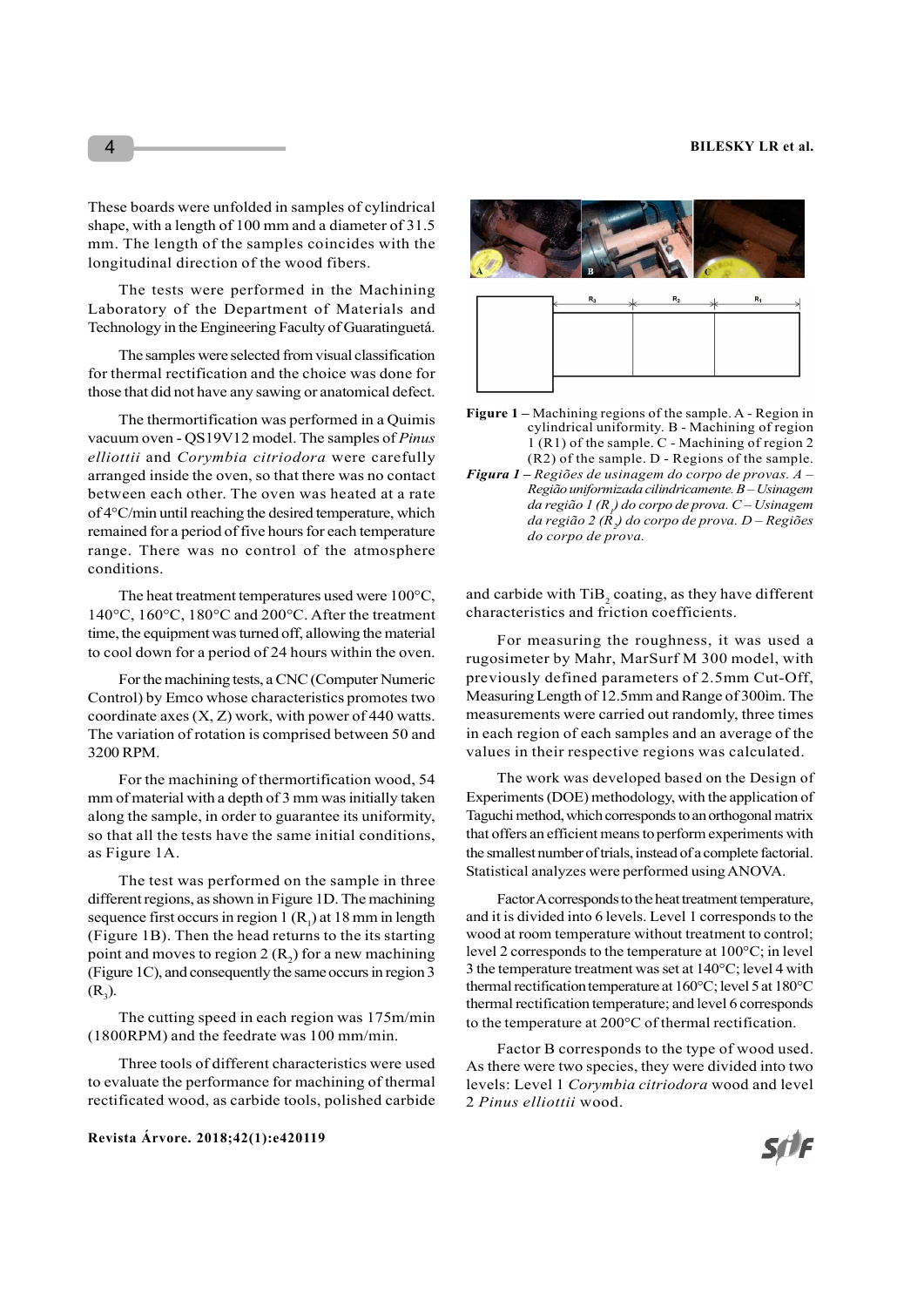## Study of machining of thermal...

| Study of machining of thermal                                                                                      |                                                        |                   | 5                                                          |  |
|--------------------------------------------------------------------------------------------------------------------|--------------------------------------------------------|-------------------|------------------------------------------------------------|--|
|                                                                                                                    |                                                        |                   |                                                            |  |
|                                                                                                                    |                                                        |                   |                                                            |  |
| <b>Table 1</b> – L18 mixed matrix used in the tests.<br><b>Tabela 1 –</b> Matriz L 18 mista utilizada nos ensaios. |                                                        |                   | 3.RESULTS                                                  |  |
|                                                                                                                    |                                                        |                   |                                                            |  |
| Factor A                                                                                                           | Factor B                                               | Factor C          | Using Taguchi method, the results obtained from            |  |
| 1                                                                                                                  | 1                                                      | 1                 | the effective power in relation to thermal rectification   |  |
| 1                                                                                                                  | $\overline{c}$                                         | $\overline{c}$    | temperature, the wood species and the tool used,           |  |
| $\mathbf{1}$<br>$\overline{c}$                                                                                     | $\overline{c}$<br>$\mathbf{1}$                         | 3<br>$\mathbf{1}$ | assuming a significant value for p-value at 10%. It can    |  |
| $\overline{c}$                                                                                                     | $\overline{c}$                                         | $\overline{c}$    | be seen that the wood and tool are significant factors.    |  |
| $\overline{c}$                                                                                                     | $\overline{c}$                                         | 3                 |                                                            |  |
| 3                                                                                                                  | $\mathbf{1}$                                           | $\overline{c}$    | In Figure 2 shows the main effects of Mean Effective       |  |
| 3                                                                                                                  | $\overline{c}$                                         | 3                 | Power and the main effects from the sinal noise ratio      |  |
| 3                                                                                                                  | $\overline{c}$                                         | 1                 | (S/N) of effective power.                                  |  |
| 4                                                                                                                  | $\mathbf{1}$                                           | 3                 |                                                            |  |
| 4                                                                                                                  | $\overline{2}$                                         | $\mathbf{1}$      | The S/N graph, shown in Figure 2B, emphasizes              |  |
| 4                                                                                                                  | $\overline{c}$                                         | $\overline{c}$    | that in factor B (wood), the level 2 (Pinus elliottii)     |  |
| 5                                                                                                                  | $\mathbf{1}$                                           | $\overline{c}$    | and in factor C (tool), the level 3 (coated carbide) are   |  |
| 5                                                                                                                  | $\overline{c}$                                         | 3                 | those which present a better S/N condition in the relation |  |
| 5                                                                                                                  | $\overline{c}$                                         | $\mathbf{1}$      | "smaller is better", as the higher its value, the lower    |  |
| 6                                                                                                                  | $\mathbf{1}$                                           | 3                 |                                                            |  |
| 6                                                                                                                  | $\overline{c}$                                         | $\mathbf{1}$      | the power required for turning.                            |  |
| 6                                                                                                                  | $\overline{c}$                                         | $\overline{c}$    | In the analysis of surface roughness R, using Taguchi      |  |
|                                                                                                                    |                                                        |                   |                                                            |  |
|                                                                                                                    |                                                        |                   | method, that the temperature factors (A) and species       |  |
|                                                                                                                    |                                                        |                   | (B) have a significant p-value at 10% level in ANOVA.      |  |
|                                                                                                                    | Factor C corresponds to the type of machine tool,      |                   | The graph of the $R_1$ average roughness effects           |  |
|                                                                                                                    | and the level 1 was for carbide tool; level 2 polished |                   |                                                            |  |
|                                                                                                                    | carbide tool; and level 3, carbide with TiB, coating.  |                   | from Figure 3A shows that in factor A (temperature)        |  |
|                                                                                                                    |                                                        |                   |                                                            |  |

Table 1 – L18 mixed matrix used in the tests. Tabela 1 – Matriz L 18 mista utilizada nos ensaios.

The L18 mixed orthogonal matrix, used to carry out the tests, is expressed in Table 1, and represents the amount of samples used in the work.

The data acquisition of the effective power of the CNC lathe, used in the machining was performed by the HALL effect sensor of the LEM brand and model AT5B10, is constructed in the pliers form and coupled to the motor wires, thus connected a computer, controlled and labored by commercial Labview® software.



#### 3.RESULTS

In the analysis of surface roughness  $R_t$  using Taguchi method, that the temperature factors (A) and species (B) have a significant p-value at 10% level in ANOVA.

The graph of the  $R_{t}$  average roughness effects from Figure 3A shows that in factor A (temperature) the level 5 (180°C thermal rectification temperature) is the one that has the lowest  $R_t$  roughness, and the species factor, level 2 (Pinus elliottii) is the one that has the lowest  $R_{t}$  roughness.

As expected, the graph of main effects of S/N roughness in Figure 3B present inversely proportional to the average graph in Figure 3A, in which factor A, level 5 has a higher signal/noise ratio as well as factor B, level 2 has a "the lower the better" ratio, evidencing low noise level in the statistical analysis by the taguchi



Figure 2 – A – Main effects of Mean Effective Power. B – Main effects from the S/N ratio of effective power. Figura 2 – A – Efeitos principais da potência efetiva. B – Efeitos principais da relação S/N da potência efetiva.

Sf)F

Revista Árvore. 2018;42(1):e420119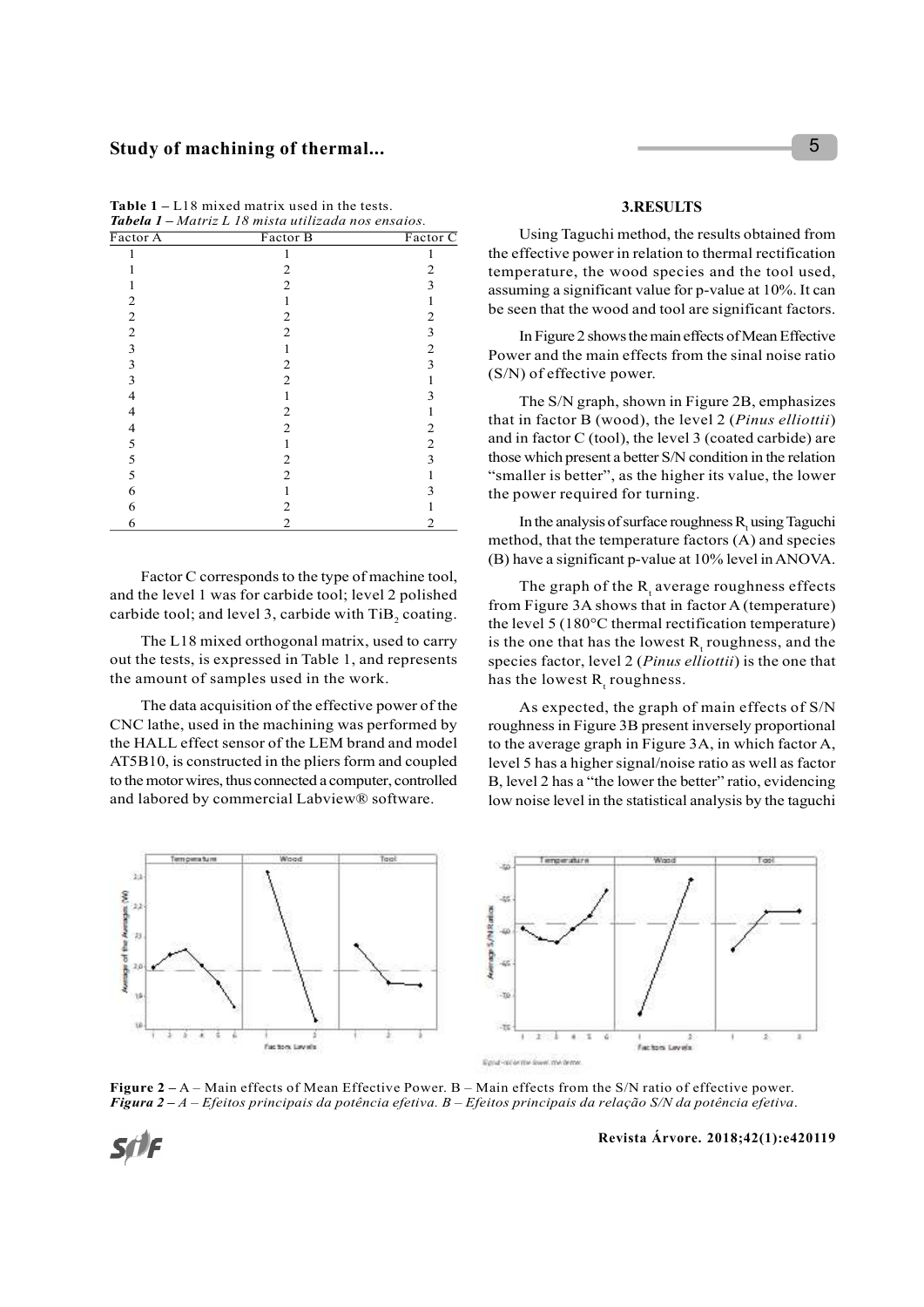

Figure 3 – A – Main effects of the R<sub>t</sub> average roughness. B – Main effects of the S/N ratio of R<sub>t</sub> roughness. **Figura 3 –** A – Efeitos principais das médias da rugosidade R<sub>t</sub>. B – Efeitos principais da relação S/N da rugosidade Rt.

method, in this way a good response to the results analyzed.

In ANOVA, during the analysis of  $R_{a}$  roughness using Taguchi method, that the species factor (B) has a significant p-value at 10% level. The graph of main effects of the average  $R_a$  roughness in Figure 4A shows can be as high as five tim that thermal rectification temperature effect in the wood roughness is adverse, but with a tendency to decrease in this parameter (140°C) to level 5 (180°C).

The signal/noise ratio is shown in Figure 4B, and it is as expected, being inversely proportional to the graph of main effects of the average roughness  $R_{a}$  in Figure 4A, evidencing a better signal/noise in factor B (species) at level 1 (Corymbia citriodora) in "the lower the better" ratio.

#### 4.DISCUSSION

 roughness in Figure 2A, it is highlighted that factor B (wood) For the main effects of the mean effective power, in level 2 (Pinus elliottii) required lower effective power for turning. As the cutting force to high-density wood can be as high as five times the required force for lowdensity wood, it explains the fact that the Corymbia citriodora used a higher power compared to Pinus elliottii, since the Corymbia citriodora density is 731,7 kg.m<sup>-3</sup> and *Pinus elliottii*  $355,9$  kg.m<sup>-3</sup>. .

 in power at level 1 (carbide tool), then Level 2 (polished In Figure 2A, factor C (tool) has a higher required carbide tool) and the lowest was level 3 (coated carbide tool). This fact is because the lower friction coefficient between the tool and the workpiece due to polishing





**Figure 4** – A – Main effects of the average roughness  $R_a$ . B – Main effects of the S/N ratio of the roughness  $R_a$ . . **Figura 4 –** Efeitos principais das médias da rugosidade  $\mathcal{R}_a$ . B – Efeitos principais da relação S/N da rugosidade  $R_a$ .

Revista Árvore. 2018;42(1):e420119

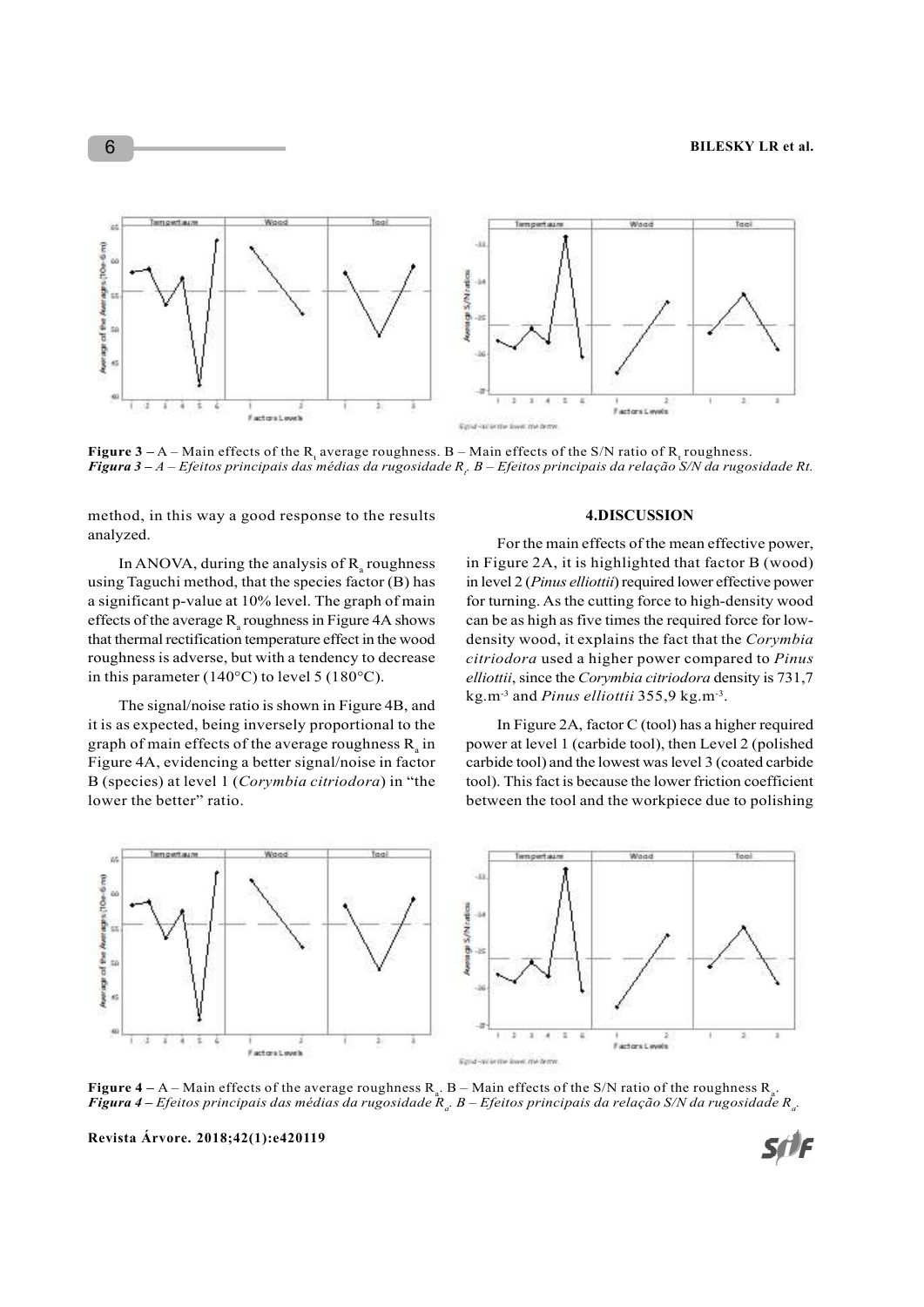## Study of machining of thermal...

and coating of the tools, reducing this coefficient and consequently, the cutting force (Diniz et al., 2013).

The roughness  $R_a$  depends on the anatomy of wood<br>and machining power for each tra under study, but it is possible to verify that for Corymbia citriodora wood, the roughness decreases with thermal rectification temperature, because from room temperature to 180 $\degree$ C, it is noted this attenuation, and also R<sub>a</sub> increased 6. REFERENCI to heat treatment at a temperature of 200°C. The same effect of R<sub>a</sub> decrease found in Corymbia citriodora Borrega M, Kärenlampi PP. Meo up to 180°C range and R<sub>a</sub> increase in 200°C temperature of heat-treated spruce (*Pic* range, was found in Pinus taeda wood (Salca and Hiziroglu, 2014), in which  $R_a$  roughness before and after Holz Roh-Werkst. 2 thermal rectification was analyzed at temperatures of  $120^{\circ}$ C and  $190^{\circ}$ C. The same behavior  $R_{a}$  roughness was found in East redcedar (Juniperus virginiana) wood for treatment in the same temperature range for eight hours of exposure (Priadi and Hiziroglu, 2013).

For *Pinus elliottii* wood,  $R_a$  presents an increased value from room temperature to 100°C and then a decreased value until the temperature of 180°C, which is the lowest value found, and soon after an increased value of  $R_a$  to 200°C as in Corymbia citriodora, Pinus taeda and Juniperus virginiana (Salca and Hiziroglu, 2014).

The results are as expected because the surface roughness can decrease up to 26%, depending on the wood species and the used heat treatment, combining temperature and exposure time. This happens due to the transition of lignin to a thermoplastic condition, which results in compaction of surface roughness (Korkut, 2010).

#### 5.CONCLUSION

Corymbia citriodora wood used more machining power compared to Pinus elliottii wood due to its greater density, which led to higher machining force.

The lower required power was used with the carbide tool covered with TiB<sub>2</sub> due to its lower friction coefficient in relation to other tools.

With the heat treatment temperature increasing, the machined wood surface had a lower surface roughness up to 180°C temperature range.

Corymbia citriodora wood showed lower roughness compared to Pinus elliottii wood.

The different cutting tools showed no significant changes in the machined surface.

The thermortification in the Corymbia citriodora and Pinus elliottii woods, provide both the machined surface and the machining parameter as a tool used and machining power for each treatment temperature range when compared to the wood without the heat treatment.

#### 6.REFERENCES

Borrega M, Kärenlampi PP. Mechanical behavior of heat-treated spruce (Picea abies) wood at constant moisture content and ambient humidity. Holz Roh- Werkst. 2008;66(1):63-9. http:// dx.doi.org/10.1007/s00107-007-0207-3.

Brito JO. Densidade básica e retratibilidade de madeira de Eucalyptus grandis submetida a diferentes temperaturas de termorretificação. Cerne. 2006;12:182-8.

Confederation of Finnish Industries. The nordic recipe for sucessfull innovation. Helsinki: FTA; 2007. 80 p.

Costes JP, Ko PL, Ji T, Decès-Petit C. Orthogonal cutting mechanics of maple: modeling a solid wood-cuting process. J Wood Sci. 2004;50:28-34. http://dx.doi.org/10.1007/s10086-003-0527-9.

Diniz AE, Marcondes FC, Coppini NL. Tecnologia da usinagem dos materiais. São Paulo: Art Liber; 2013. 272 p.

Ferraresi D. Fundamento da usinagem dos metais. São Paulo: Edgard Blücher; 1977. 751 p.

Gonçalves MTT. Processamento da madeira. Bauru: Marcos Tadeu Tibúrcio; 2000. 242 p.

Kilic M, Hiziroglu S, Burdurlu E. Effect of machining on surface roughness of wood. Build Environ. 2006;41(8):1074-8. http://dx.doi.org/ 10.1016/j.buildenv.2005.05.008.

Kocaefe D, Poncsak S, Tang J, Bouazara M. Effect of heat treatment on the mechanical properties of North American jack pine: thermogravimetric study. J Mater Sci. 2010;45(3):681-7. http:// dx.doi.org/10.1007/s10853-009-3985-7.

Koch E. Wood maching processes. New York: Ronald; 1964. 530 p.

Revista Árvore. 2018;42(1):e420119